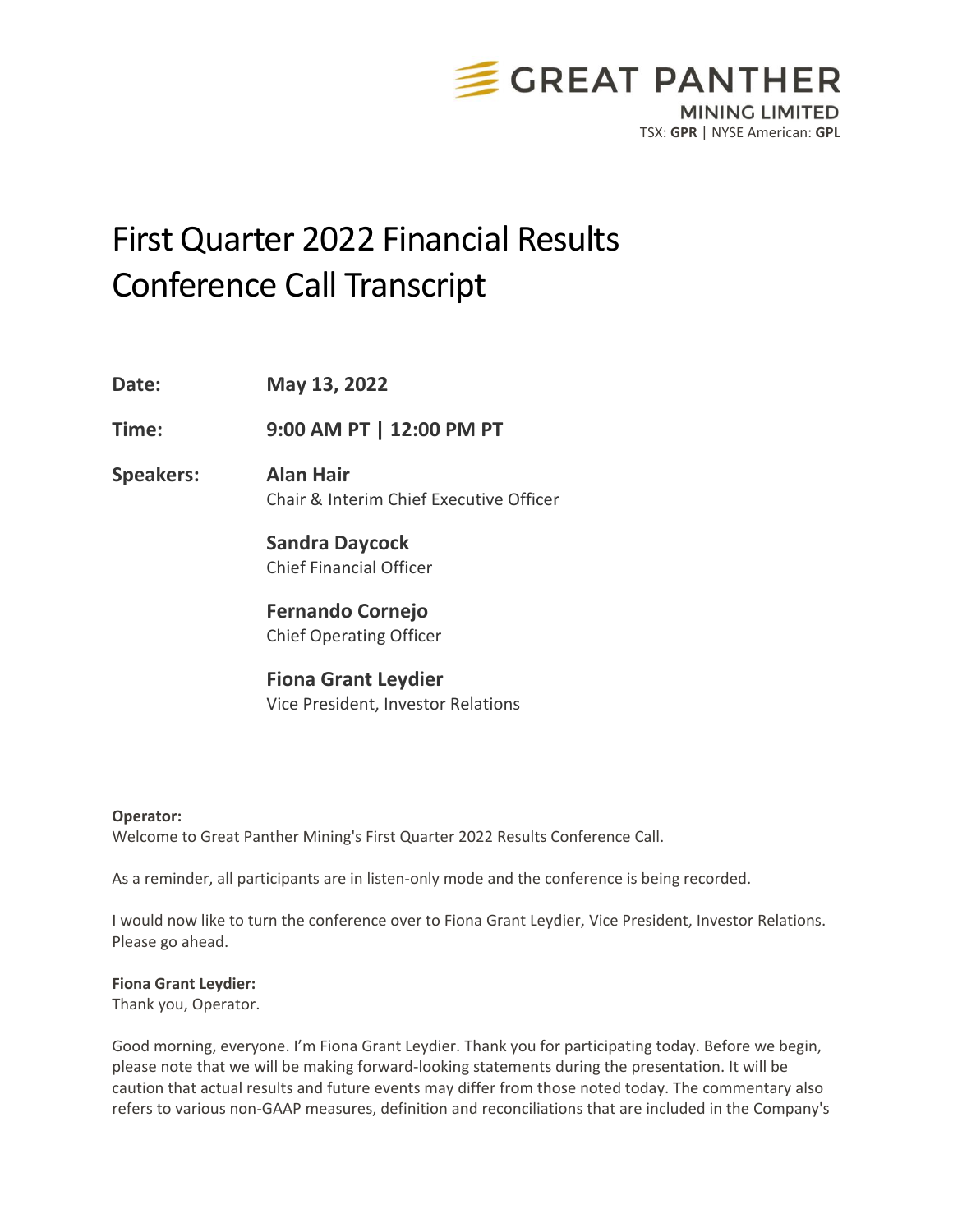

MD&A for the three months ended March 31, 2022. All dollar amounts expressed in this presentation and the associated financial statements and MD&A are in U.S. dollars, unless otherwise noted. For reference during the call, ASIC refers to all-in sustaining costs.

For today's call, please refer to the first quarter 2022 financial results news release issued yesterday and the accompanying financial statements and MD&A which are posted on our website and have been filed on SEDAR and Edgar. This conference call is being recorded and will be available to replay later today. Replay information and the presentation slides accompanying this conference call and webcast will be available on our website at greatpanther.com

On the call this morning, we have Alan Hair, Chair and Interim CEO; Sandra Daycock, Chief Financial Officer; and Fernando Cornejo, Chief Operating Officer.

#### **Alan Hair:**

Thank you, Fiona, and thank you everyone for dialing in today. We navigated through another challenging quarter and have made good progress in a number of fronts to build back steady state production at Tucano.

To that end, we're starting to see improvements in operating performance at Tucano thanks to the mobilization of the new contractor, MINAX, who's working in tandem with our current contractor, U&M, and we have advanced stripping of the TAP AB, TAP C and Urucum North pits in preparation for production in the third quarter.

We reported an updated mineral reserve and mineral resource estimates at Tucano Gold Mine, which outlines an increase in both reserves and resources, successfully replacing 2021 mining depletion and increasing the open pit mine life by one and a half years.

This updated MRMR was focused on the open pit, as drilling of the Urucum North Underground project has just been completed. The underground resource will be updated once engineering studies currently underway are finalized. We also reported some encouraging exploration results from the Coricancha advanced development projects in Peru. The results confirm the potential of the Escondida vein which has never been mined. We are evaluating options to further advance the project. We were fortunate that the Omicron COVID surge in Q1 did not adversely affect our operations. Safety protocols remain in place, and vaccination programs continue to progress.

Our financial results for the quarter are representative of where we are in the new optimized mine plan for Tucano following the setbacks in 2021. Revenue for the quarter was \$33.4 million dollars on a consolidated production of 17,913 gold equivalent ounces. Consolidated cash costs were \$1,725 per gold ounce sold, and consolidated ASIC excluding corporate G&A was \$2,740 per gold ounce sold.

We expected to have high costs in the first half of this year because of the amount of stripping we're doing against the backdrop of low gold ounces coming from the mine. We expect costs to normalize and cashflow to improve as production increases throughout the second half of the year. We ended the quarter with \$33.4 million in cash and cash equivalents and borrowings of \$52.7 million. Sandra will go into further details on these financials later in the call.

I will now pass it over to Fernando Cornejo, COO, to discuss results from our operations.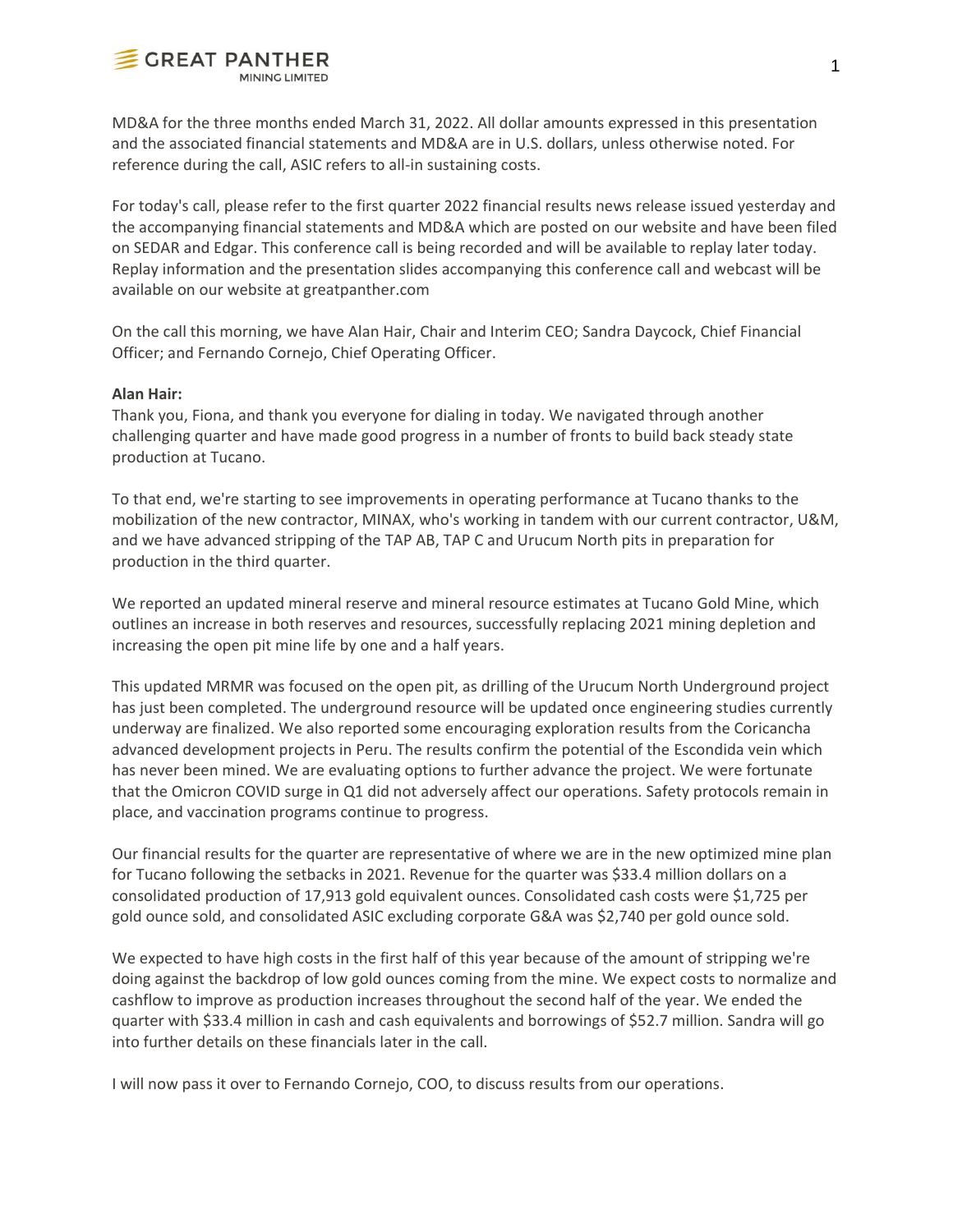

# **Fernando Cornejo:**

Thank you, Alan, and good morning, everyone. Focusing first on Tucano. Gold production for the quarter was 14,037 ounces compared with 22,996 ounces in Q1 2021, a decrease of 39%. Despite planned throughput being 10% higher compared to Q1 2021, the ongoing stripping in the TAP AB, TAP C and Urucum North pit resulted in low ore production, triggering a higher consumption of low grade stockpiles and marginal ore.

The plant feed grade for this first quarter was 0.57 grams per tonne compared to the 0.9 grams per tonne in Q1 2021. Production in the first quarter of 2022 was positively affected by mining the constellation and higher plan throughput due to the higher availability of the MINAX mine fleet to rehandle the stockpiles.

For the quarter, cash cost per ounce sold was \$1,817 compared to the \$983 in Q1 2021 and the ASIC per ounce sold was \$2,606 compared to the \$1,549 in Q1 2021. In Q1, the Tucano geotechnical committee completed its studies for the Urucum Central South pit pushback with the assistance of SRK Consulting. This studies further refine the design of the pushback providing more confidence that this pushback could be done safely and effectively. This work is expected to commence in the second half of 2022 and production of ore is expected to resume in 2023.

With regard to the new contractor, we are on track to have MINAX fully mobilized in Q2 this year. MINAX, with its new locally sourced mining fleet, has contributed to a more efficient productivity. Over time, this will have a positive effect on performance and costs. Finally, to outline that we are currently in discussions with our existing contractor U&M to resolve concerns over equipment availability.

Moving on with Topia, total production for the quarter was 290,694 silver equivalent ounces compared with the 363,218 ounces in Q1 2021. Metal production decreased by 20%, primarily due to lower material milled in the absence of the stockpiles while the targeted producing mines for 2022 are in development.

Silver recoveries were 92%, same as in Q1 2021, and gold recoveries were 64.1% compared to the 55.4% in 2021. Average strip rates were somewhat lower at 362 grams per tonne silver and 0.84 grams per tonne gold, compared to 398 grams per tonne silver and 0.87 grams per tonne gold in 2021.

For the quarter, cash cost per payable silver ounces were \$16.82 compared to the \$15.88 in Q1 2021 and the ASIC per payable silver rounds was \$26.74 compared to the \$18.71 in Q1 2021. The Guanajuato Mine remains on care and maintenance while the Company assesses options to maximize the potential of this asset.

I will now turn the call over to Sandra Daycock, our CFO, to discuss the financial results.

# **Sandra Daycock:**

Thank you, Fernando. Consolidated revenue for the quarter was \$33.4 million, compared with \$52.6 million in Q1 2021 on consolidated sales of 17,798 gold equivalent ounces compared with 29,635 gold equivalent ounces in Q1 2021. Mine operating earnings were \$2.3 million, compared with \$19.9 million in the same period of 2021. Our average realized price for gold was \$1,895 per ounce in Q1 2022 versus \$1,755 per ounce in Q1 2021. Our average realized silver price decreased slightly to \$24.10 per ounce in the first quarter compared with \$25.35 per ounce in Q1 2021.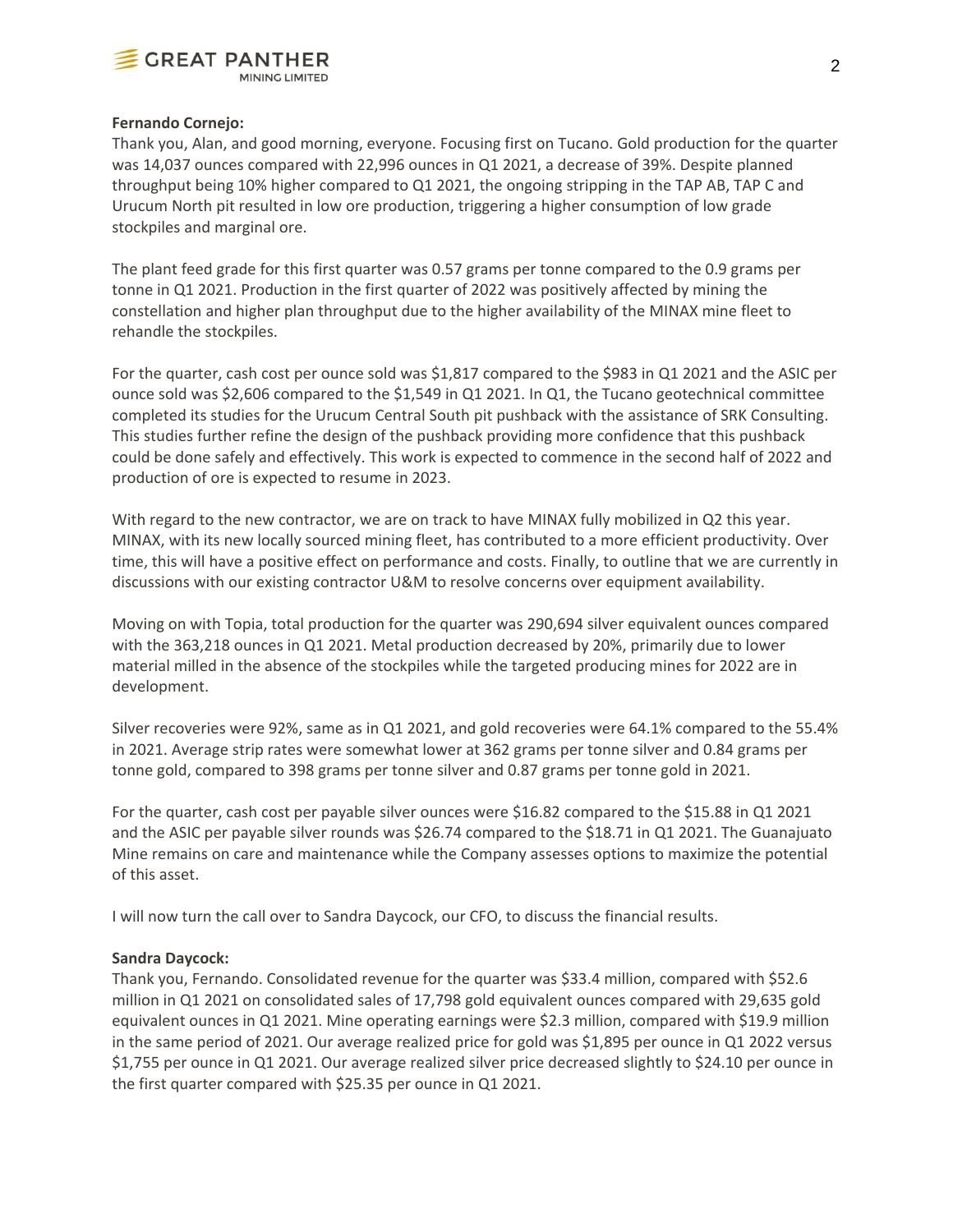

Cash costs per gold ounce sold were \$1,725 per gold ounce sold, an 81% increase compared with \$954 for gold per ounce sold in Q1 2021 due to the reduction in sales volume stemming from the processing of lower grade stockpiles and marginal ore to supplement lower mined ore production that Fernanda mentioned.

Consolidated ASIC per gold outsold excluding corporate G&A was \$2,740 in Q1 2022 compared with \$1,557 in Q1 2021. As we are seeing across the industry, inflationary pressures are starting to have an impact on costs. The strengthening of the BRL against the U.S. dollar represented approximately \$100 per ounce of the higher ASIC in Q1 2022 versus Q1 2021. Inflation in Brazil costs also contributed approximately \$120 per ounce to ASIC.

To that end, we are reviewing the potential impact of this cost pressure relative to our 2022 cost guidance and assessing further initiatives to improve operational efficiency and reduce fixed costs.

Our net loss was \$8.9 million compared with a net loss of \$0.3 million in Q1 2021. EBITDA was negative \$1.2 million compared with \$10.3 million of EBITDA in the same quarter last year. Cash flow from operating activities before changes in non-cash working capital was negative \$4.5 million, compared with \$7.3 million in Q1 2021. We ended the quarter with cash and cash equivalents of \$33.4 million, compared with \$45.5 million for the same period in 2021 and \$47.7 million on December 31, 2021.

At the end of Q1 2022, borrowing totaled \$52.7 million compared with \$27.6 million in Q1 2021. In addition, during Q1 2022, the Company issued shares for proceeds of \$2.7 million through the ATM facility. Our net working capital declined to negative \$18.1 million in the quarter, and current assets declined only slightly, as the negative change in cash of \$14.3 million was partially offset by higher receivable and inventory balances, including the reclassification of a \$7.4 million tax refund receivable into current assets because, as we are very happy to report, the sizable refund was received in April.

However, current liabilities increased by \$17 million due to \$6.1 million in offtake loan repayments being reclassed to current liabilities, \$6.8 million in higher provisions for leases, contingencies, and reclamation, and a \$2.7 million increase in trade payables.

A big portion of that increase stemmed from inflation and the exchange rate that I mentioned earlier. The Company expects to generate positive cash flows from its mining operations in 2022 prior to capital investments, debt repayment obligations and exploration and development costs. Further, we have an established track record of refinancing our debt obligations as they come due. In the meantime, we expect to require further financing and we're evaluating various alternatives to bridge the gap to steady state production in the latter half of the year.

Thank you. That's all we have for formal remarks.

I'll now turn the call back to the Operator for the question-and-answer period.

# **Operator:**

We will now begin the question-and-answer session. Our first question comes from Heiko Ihle of H.C. Wainwright. Please go ahead.

# **Heiko Ihle:**

Hi there. Thanks for taking my questions. Can you hear me okay?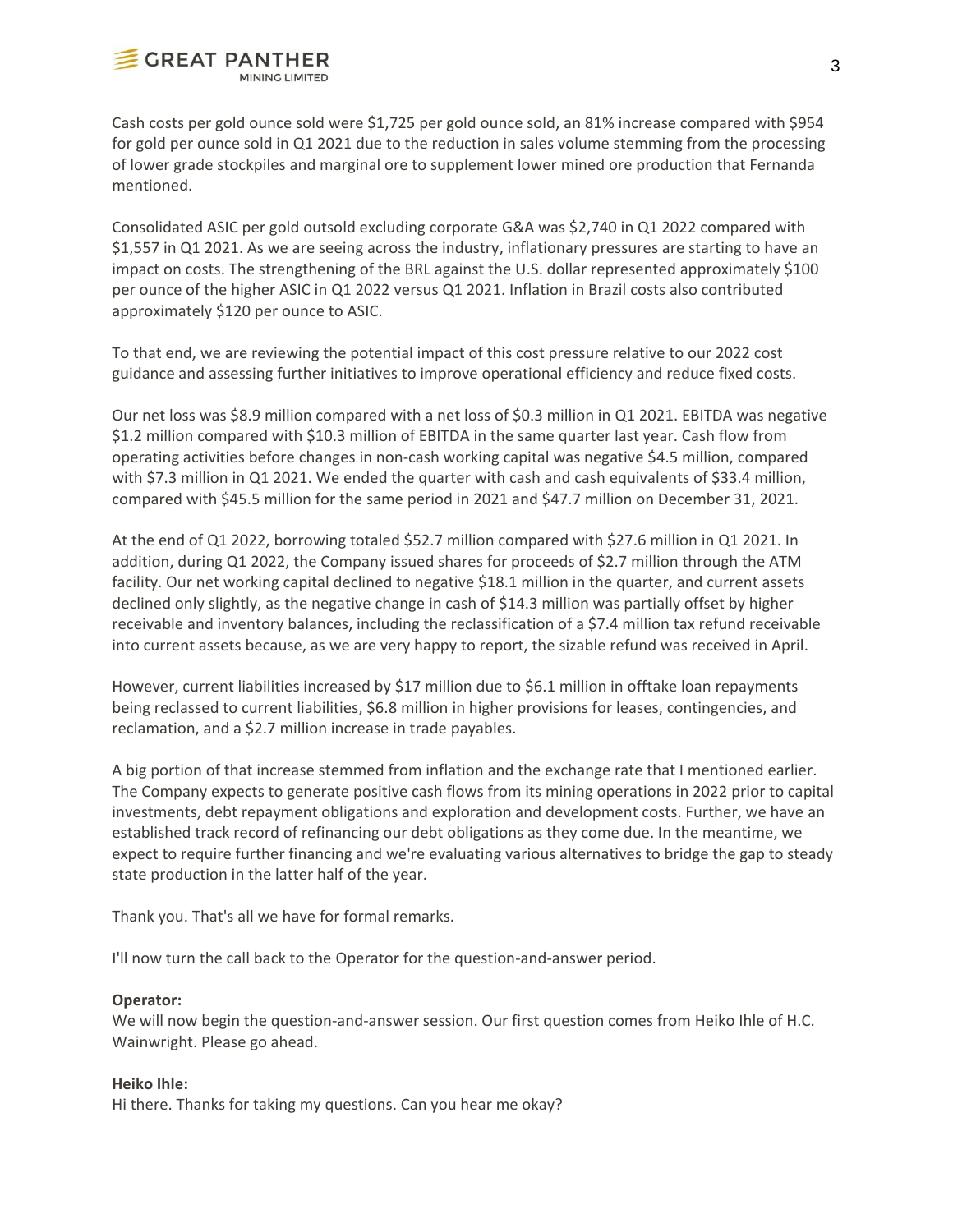

# **Alan Hair:**

Yes, we can.

**Heiko Ihle:** (Audio interference 13:52)

**Alan Hair:** Sorry, you're breaking up now.

# **Operator:**

Pardon me. It seems Heiko's line has disconnected.

# **Sandra Daycock:**

Operator, is the line working? Heiko has obviously disconnected.

**Operator:** Heiko has disconnected. I'll hand it over to Fiona.

# **Fiona Grant Leydier:**

Actually, I have a question on behalf of Jake Sekelsky of AGP. He is traveling at the moment, but did send through a question via email. So, I'll post that right now and we can answer it here.

We've seen inflationary pressures across the board. Are you taking any the proactive steps to mitigate the impact here, specifically related to energy and consumables?

# **Alan Hair:**

Yes, absolutely. I mean, we're doing a very thorough review of our costs and the current contracts. Maybe Fernando could give a little bit more detailed colour.

# **Fernando Cornejo:**

Yes, absolutely. We are breaking down our contracts between major contracts and midsize contracts, and we're going into renegotiations with all those companies. Some of those will imply potentially switching suppliers at this point in time, but the team in Brazil and Mexico are moving ahead with those renegotiations.

# **Operator:**

This concludes the question-and-answer session. I would like to turn the conference back over to Alan Hair for any closing remarks.

# **Alan Hair:**

Thank you, Operator.

As Sandra mentioned, we expect to generate positive cash flow from our operations in the second half of this year. We are prudently managing our costs and are focused on delivering optimal operational performance as to Tucano ramps back up. We will have results from the Urucum North Underground drill campaigns shortly, which will be followed by completion of the engineering studies required for development by the end of the year.